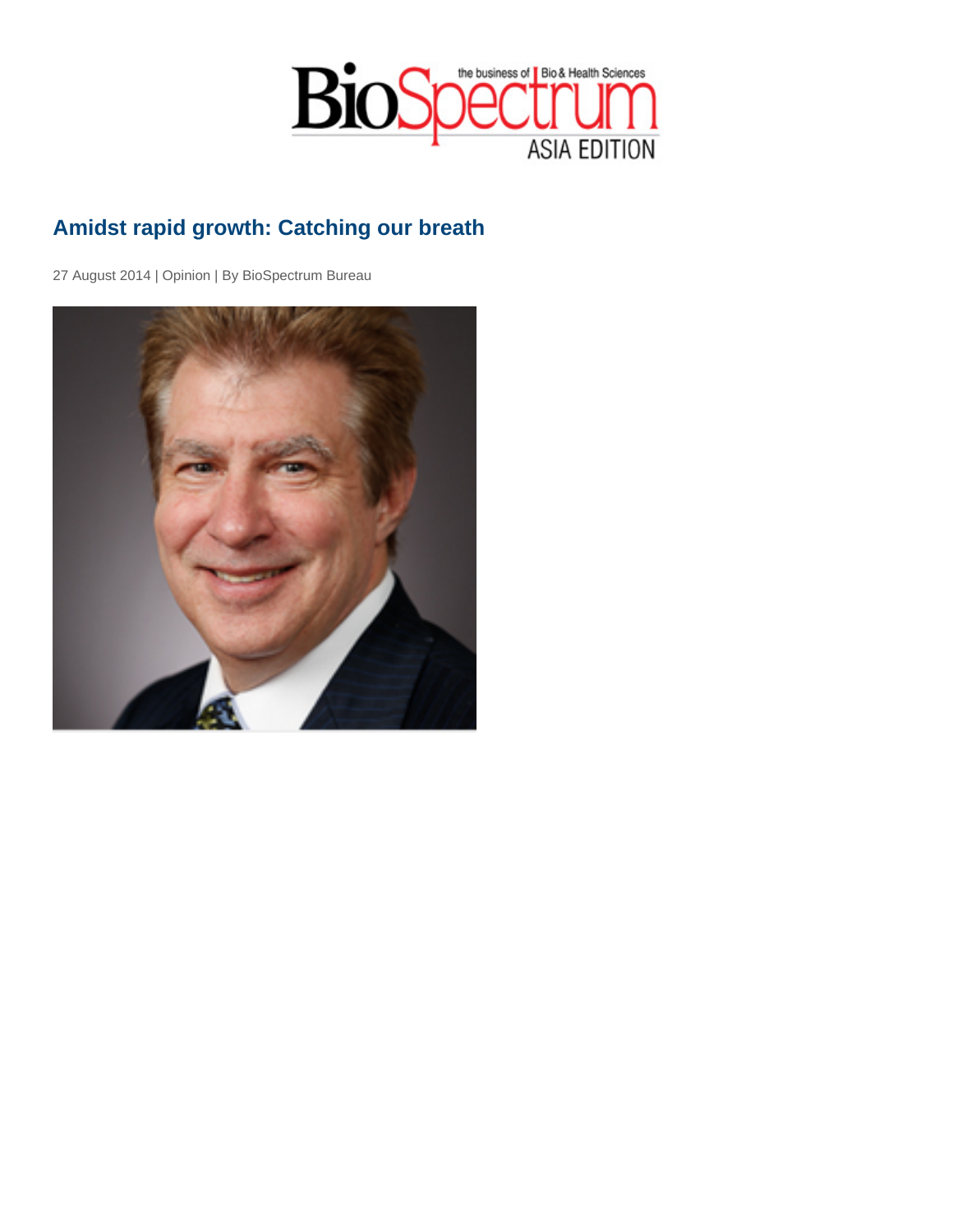

Digital Health has gained legitimacy and achieved record growth over the past few years. Most industry pundits forecast this growth to continue for at least the next ten years. One recent study estimated the global demand for clinic monitoring devices and integrated solutions to grow from \$372 million last year to \$16 billion in 2023. While consumer devices will also experience strong growth, they are not expected to keep up with their companions in the healthcare side of the industry.

Amidst all the hype, there is increasing demand for results and measurable value to both the customer and shareholder. For example, dozens of companies have attacked the problem of medical adherence - it is a huge loss for the lifescience industry, and expensive for payers who have to pay for care that is sub-optimal. Unfortunately, many of these solutions have also come up short. We have put ourselves in the position of paying for a solution that does not work, but also fix a problem that is caused by something that already does not work. At times, we have only added another layer of expense on top of patient failure.

We have already passed the age of stand-alone health apps. The era where companies could build a product for Rs 50K and market it on the iTunes store is totally gone. The next stage of development, the connected app, which connects a mobile app to a database or system on the back end has now started to fade away as well. We are now entering the third phase of digital health which is dominated by Integrated Health Platforms and the era of Big Data, and Internet of Things. Integrated Health Platforms By far the biggest change in the digital health landscape has been the arrival of technology giants Apple and Google, both of which are trying to establish themselves as individual healthcare platforms. Ironically, this is a path that Microsoft tried to go down with its Health Vault product over the past five years with limited success. One additional bit of complexity is that Google's primary hardware partner in the mobile space is Samsung that has it's own aspirations to build a health platform. Anyone building wearables will ultimately have to fit into one of these ecosystems. Apple in particular likes to demand loyalty in return for any type of close alliance.

Also of note, is the direction of the industry towards an integration between mobile health world and the traditional world of health systems. When Apple made its major announcement last month in health space, it included that they would be partnering with major players in the health technology space (Epic software) as well as Mayo Clinic, the most well-known brand in the US health landscape. This announcement let the world know that the collection of data using wearables can no longer be kept separate from the systems that track health, which are used by hospitals, health systems, and government health systems. Ironically, Asian health care systems, such as the one under development in Singapore, have already moved to this next level of integration.

Several implications are clear. First, physicians and other medical professionals will have to understand how to incorporate new types of data that are outside their experience to date. Doctors have their own experience-based intuition. In all